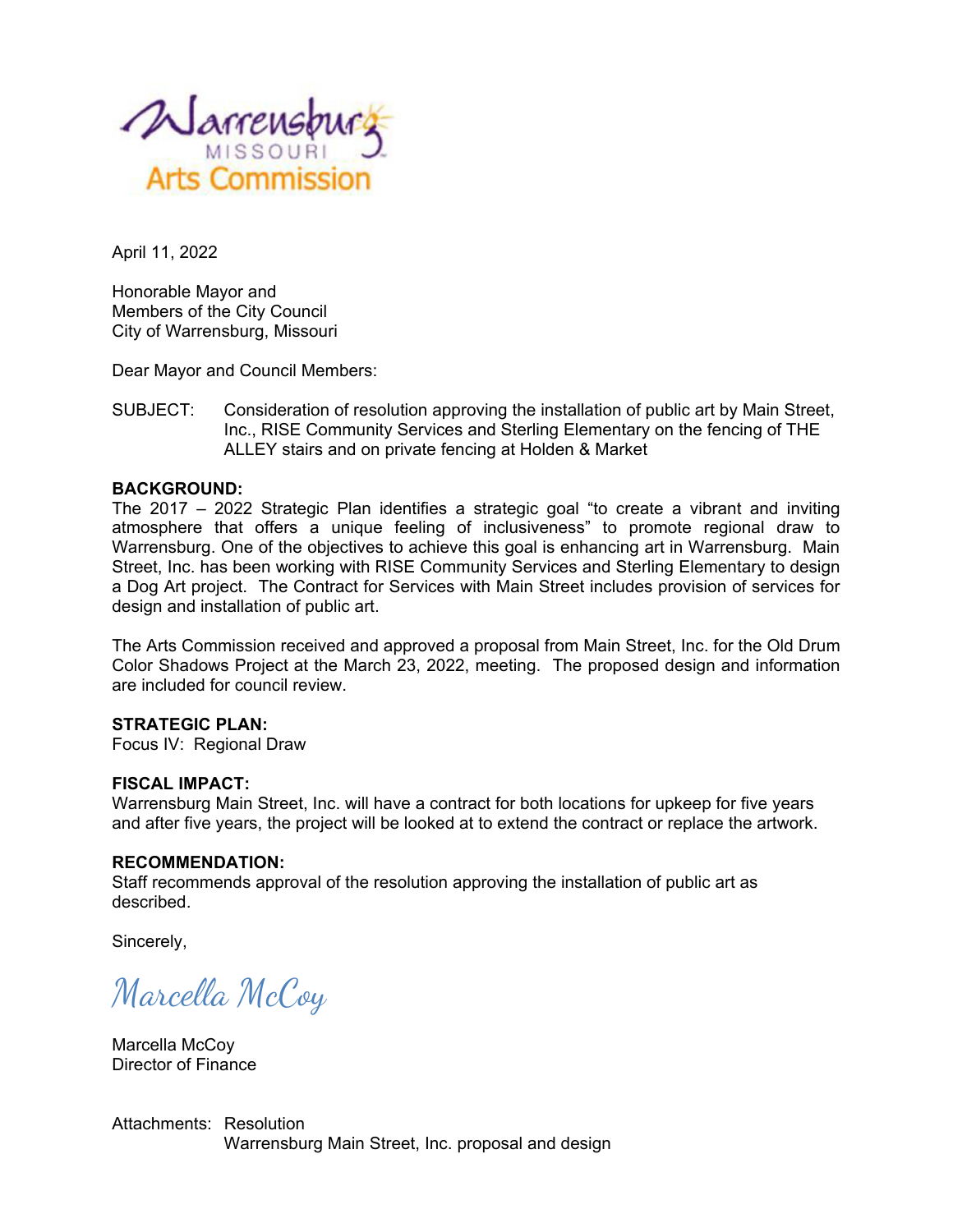**RESOLUTION NO.** 

## **RESOLUTION APPROVING THE INSTALLATION OF PUBLIC ART BY MAIN STREET, INC. RISE COMMUNIITY SERVICES AND STERLING ELEMENTARY ON THE FENCING OF THE ALLEY STAIRS AND ON PRIVATE FENCING AT HOLDEN & MARKET**

WHEREAS, the City of Warrensburg Strategic Plan 2017-2022 identifies a strategic goal "to create a vibrant and inviting atmosphere that offers a unique feeling of inclusiveness" by enhancing Warrensburg Arts;

WHEREAS, the City of Warrensburg contracts with Main Street, Inc. to design and install public art in Downtown Warrensburg;

WHEREAS, Main Street, Inc., RISE Community Services and Sterling Elementary are working together to add Dog Art to The Alley and in front of the County Courthouse on Holden St.

WHEREAS, the purpose of the Warrensburg Arts Commission is to establish and oversee programs related to public awareness of, accessibility to, participation in and support for arts and cultural activities in the City of Warrensburg including advising the city council regarding arts within the city;

WHEREAS, the Warrensburg Art Commission approved the proposed Old Drum Color Shadows Dog Art project at the March 23, 2022 meeting.

NOW, THEREFORE, BE IT RESOLVED, by the City Council of the City of Warrensburg, Missouri:

SECTION ONE: The City of Warrensburg City Council approves the installation of public art by Main Street, Inc. on the fencing of THE ALLEY stairs and on private fencing at Holden and Market as agreed by the owner according to the approved design attached hereto.

SECTION TWO: This resolution shall become effective upon passage.

ADOPTED by the City Council this 11<sup>th</sup> day of April 2022.

SIGNED by the Mayor this  $11<sup>th</sup>$  day of April 2022.

CITY OF WARRENSBURG, MISSOURI

Scott Holmberg, Mayor

ATTEST:

Jodi Schneider, City Clerk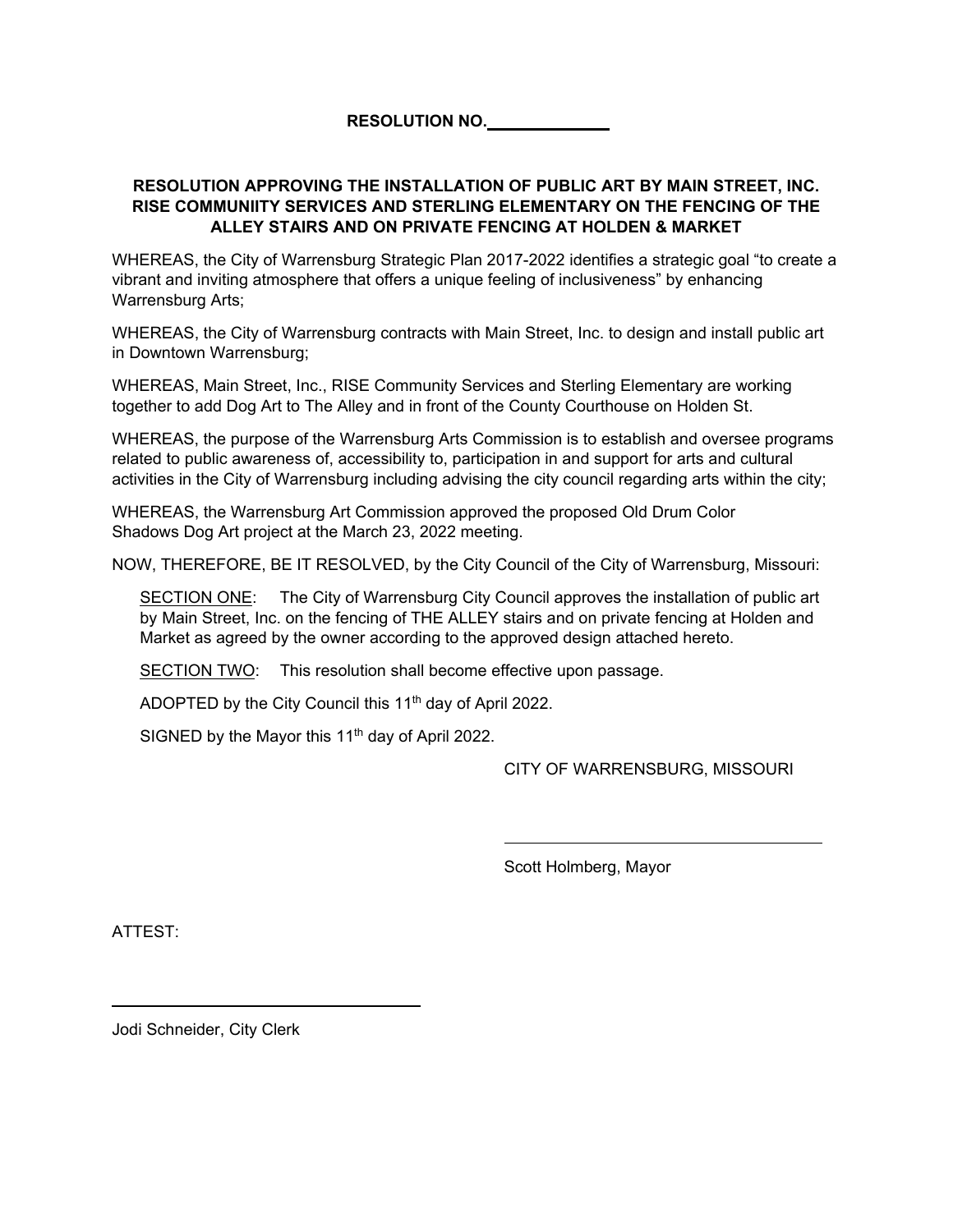

# **Re: Art Projects**

**Jamie DeBacker** <events@warrensburgmainstreet.org> Wed, Mar 9, 2022 at 10:59 AM To: Warrensburg Arts <warrensburgartscommission@gmail.com> Cc: Jill Purvis <director@warrensburgmainstreet.org>

Allison,

Please see the proposed project asking to be discussed and approved through the Arts Commission at your next meeting:

Warrensburg Main Street, RISE Community Services and Sterling Elementary are working together to add Dog Art to The Alley and in front of the courthouse on Holden Street. We are partnering with one 4th grade class from Sterling to put their creativity on 20 outlines of Dogs RISE and Warrensburg Main Street. RISE will be cutting a vinyl outline of Old Drum dogs (21'' each) in different positions which will be placed on wooden squares (23''X 23'') for the students to paint and decorate. Once the students have completed their artwork at RISE the artwork will be sealed and the RISE workers will then install 3 panels on each fence (8ft x 6ft) panel. 10 of the Dog Art projects are to be placed on fencing by the stairs of The Alley, the remainder will be placed on the private fencing on the corner of Holden & Market owned by Gelbach Law. The total time for the installation will take about a week for both locations. Warrensburg Main Street will have a contract for both locations for upkeep for 5 years and after 5 years, the project will be looked at to extend the contract or replace the artwork. This art project brings youth and differently-abled adults together to create more color and art in Downtown Warrensburg. The logos of Warrensburg Main Street, RISE and Sterling will be placed on some of the panels to show the collaboration of the project.

Please see the attached examples of the proposed project. Once each panel is complete the placement may change to make the most appealing design but the general layout and design will be followed.

Please let me know if you have any questions.

On Sat, Feb 26, 2022 at 8:36 AM Warrensburg Arts [<warrensburgartscommission@gmail.com](mailto:warrensburgartscommission@gmail.com)> wrote: [Quoted text hidden]

-- **Jamie DeBacker** Assistant Director Warrensburg Main Street, Inc. [125C N. Holden St](https://www.google.com/maps/search/125C+N.+Holden+St?entry=gmail&source=g). (660) 429-3988



**3 attachments**

**Old Drum Color Shadows.png** 2642K